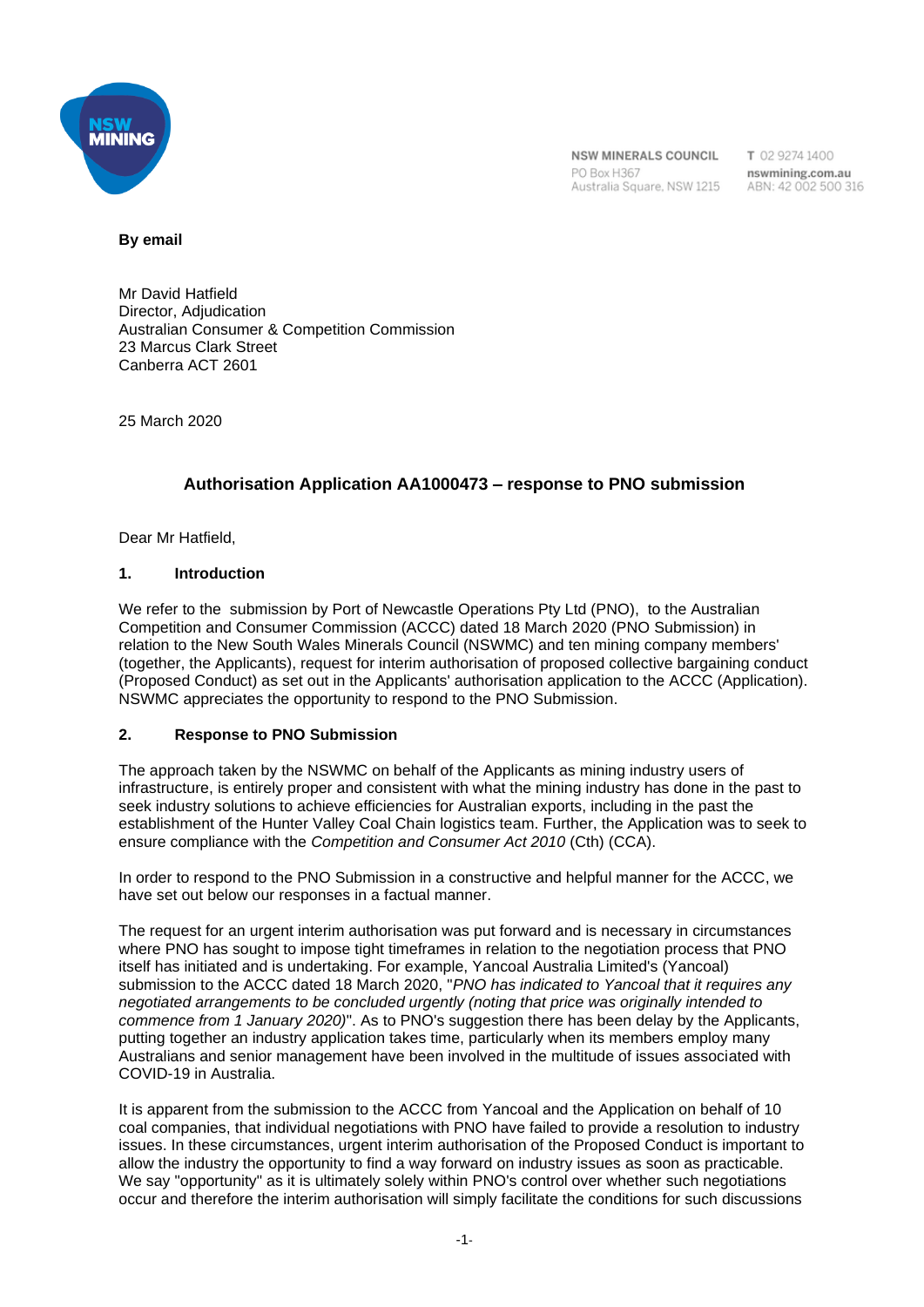

NSW MINERALS COUNCIL PO Box H367 Australia Square, NSW 1215

T 02 9274 1400 nswmining.com.au ABN: 42 002 500 316

by the Applicants in compliance with the CCA.

Moreover, PNO has not provided any compelling reasons as to why it opposes the interim authorisation other than to say that doing so will allow some form of cartel conduct which if allowed, will forever distort the competitive process that PNO claims could not be returned to, if the ACCC ultimately does not grant an authorisation. This assertion should be considered from a factual perspective as to why industry participation is relevant to dispel any suggestion by PNO that this Application is anything but appropriate.

While in many respects the issues between Glencore and PNO are irrelevant to this Application, the ACCC arbitration determination between those parties is relevant.<sup>1</sup> The ACCC arbitration determination is relevant in so far as it sought to consider appropriate principles for access terms and conditions (including as to price) for any user of the Port, not just Glencore as the pricing was determined by the ACCC irrespective of Glencore's volumes of coal exported through the Port. Given the revocation of the declaration of the Port of Newcastle by the National Competition Council (NCC) in 2019,<sup>2</sup> and the appeal by Glencore and PNO of the ACCC determination now only binding on those parties, the pricing principles and issues the ACCC considered remain relevant for the industry. For example, the relevant issues that continue to arise in relation to PNO from an industry perspective are what is a reasonable return for PNO and in particular, the appropriate treatment of user funded expenditure that forms part of its regulated asset base that generates that return. Further industry issues arise as to what capital expenditure PNO may undertake if it proceeds to build a container terminal as the costs and process would affect all users, not just a single user.

Therefore, the matters that the Application seeks to address are industry issues, not single user issues, and can be most effectively addressed by allowing a cohesive, industry approach. PNO has brought on the negotiations, and the issues on user funding and the container port are well known and are public. Such legitimate industry issues are intended to be discussed with PNO, but even if the authorisation for some reason was ultimately denied by the ACCC, this does not irrevocably alter the status quo as PNO has claimed. Port users would still be dealing with PNO as the Port operator in a situation where it has complete pricing power. Given this, it is hard to see any factual basis for PNO's claims that any attempt at collective bargaining under the auspices of an interim authorisation would disrupt the status quo (i.e. the same (monopoly) state).

The Applicants acknowledge that PNO is likely to be unwilling to collectively negotiate given its monopoly position, but believe that it is incumbent on industry to try and reach a solution with PNO that may lead to a resolution of the above issues, and which results in long term certainty, increased investment and therefore employment in the Hunter Valley. In the current economic environment, the NSWMC believes that is very important and the best uses of resources and time to attempt to collectively bargain and resolve these industry issues.

However, the NSWMC understands that in March 2020, PNO wrote to certain mining companies indicating serious concerns with mining companies seeking to reach agreement with PNO by means of industry action under the ACCC authorisation process. Accordingly, contrary to its public statements of "*look[ing] forward to sitting down with all our customers to discuss our services and*  pricing as part of a return to a normal commercial relationship",<sup>3</sup> it would appear there is limited desire on the part of PNO to discuss industry issues.

The Applicants wish to take a sensible approach to this Application by recognizing that ultimately it is

<sup>&</sup>lt;sup>1</sup> ACCC Final Determination, Access dispute between Glencore Coal Assets Australia Pty Ltd and Port of Newcastle Operations Pty Ltd, 18 September 2018.

<sup>&</sup>lt;sup>2</sup> NCC Recommendation, Revocation of the declaration of the shipping channel service at the Port of Newcastle, 22 July 2019.

<sup>3</sup> See PNO media release dated 31 October 2019: https://www.portofnewcastle.com.au/news/port-welcomesreturn-to-normal-commercial-relationship-with-customers/ .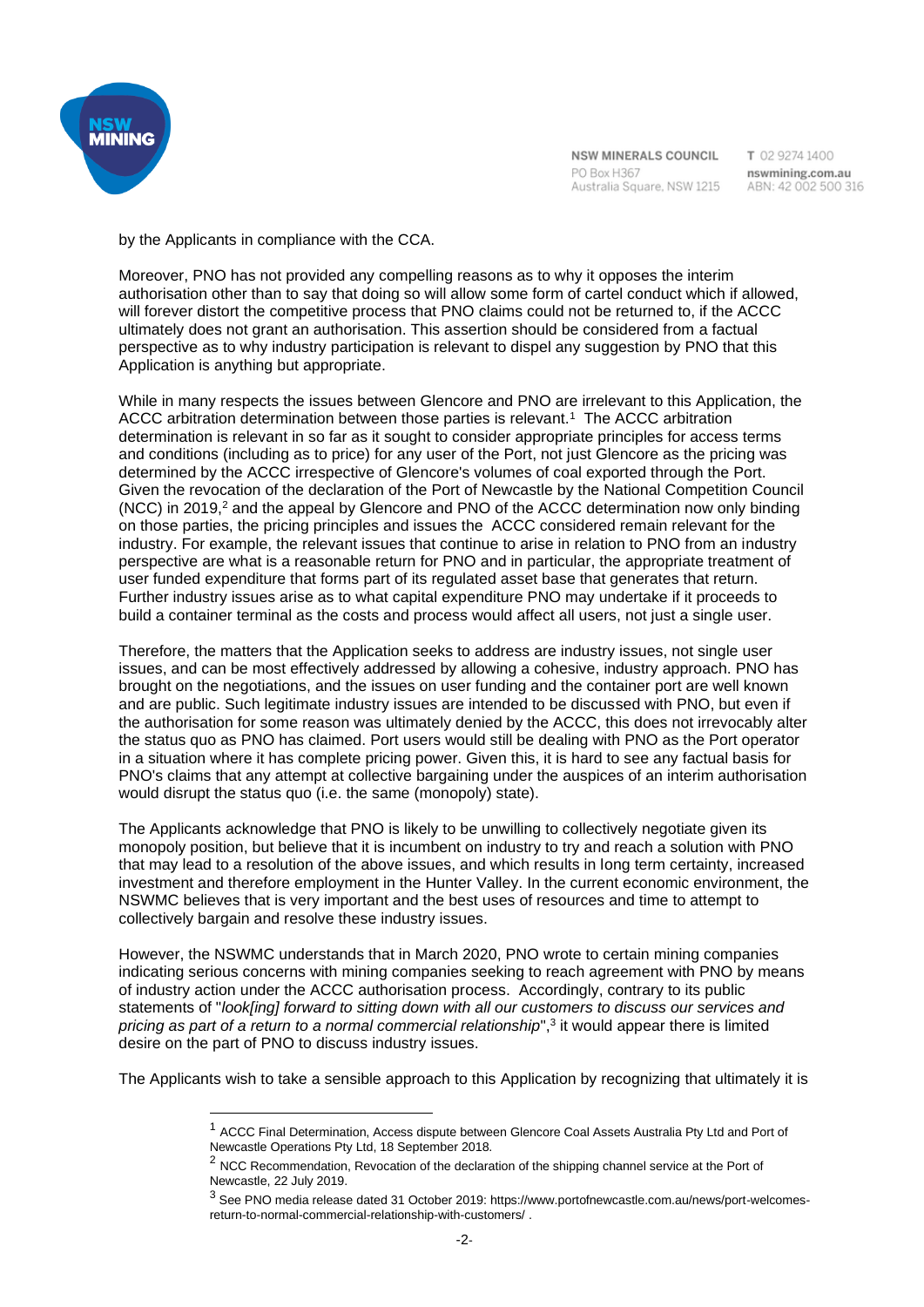

NSW MINERALS COUNCIL PO Box H367 Australia Square, NSW 1215

T 02 9274 1400 nswmining.com.au ABN: 42 002 500 316

a matter for PNO whether it wishes to collectively bargain with the industry/Applicants, but we seek an interim authorisation from the ACCC to allow the Applicants the opportunity to discuss these important industry issues in compliance with the CCA.

## **3. Interim authorisation should be granted**

The industry response of the nature sought by the Applicants is not novel and has been used effectively to the benefit of competition in relation to other essential infrastructure in Australia.<sup>4</sup> As outlined in the Application, the issues which the Applicants seek to collectively discuss and negotiate with PNO not only pertain to price, but also to issues of capital expenditure, such as PNO's announced intention to develop a container terminal at the Port.<sup>5</sup>

In its consideration of Queensland coal producers' authorisation application relating to collective negotiation of terms and conditions of access, including price, with Adani Mining Pty Ltd's Dudgeon Point terminal infrastructure and Aurizon Network's connecting below rail infrastructure for the purposes of transporting coal from the Bowen Basin to the terminal for export, the ACCC recognised that enabling an industry approach and discussion would support the timely development of the Dudgeon Point Terminal which would likely result in:

- a. transaction cost savings;
- b. greater commercial certainty regarding infrastructure investment within the Bowen Basin and supporting infrastructure; and
- c. enable the coal producers to secure, on a more timely basis, access to the infrastructure to support mining expansions in the region and avoid any unnecessary delays in the generation of additional export revenue.<sup>6</sup>

Given the scale of investment involved in mining operations and the current circumstances faced by the mining industry and Australian economy, urgent interim authorisation is critical in supporting mining companies in their operations and continued investment in the Hunter Valley region.

Further, it is unclear the basis upon which PNO argues that interim authorisation will cause harm to competition. In contrast, there are compelling reasons as to how interim authorisation will preserve competitive tension in the market and maintain the status quo. As noted above, urgent interim authorisation is necessary in circumstances where PNO is urging mining companies to urgently finalise their positions or face higher charges.

Granting interim authorisation of the Proposed Conduct will maintain the status quo by allowing the Applicants to discuss and collectively negotiate industry issues, including the terms offered under the Producer Deed, which have been made publicly available. Moreover, the Applicants note that pricing at the Port has historically always been applied on a 'cost to use' basis, rather than on individual volumes, consistent with the approach taken by the ACCC in its arbitration of the access dispute between Glencore and PNO.<sup>7</sup> Given this, urgent interim authorisation will not result in a disruption of the status quo as there is no need to share competitively sensitive information such as individual projection volumes, customer information or marketing strategies.

PNO in the PNO Submission makes much of the promise not to discriminate in how it treats users. As an infrastructure monopoly, that promise does not give much comfort. While PNO's inclusion of a

<sup>4</sup> For example, A91350 and A91351 *(Application for authorization lodged by various Queensland coal producers in respect of proposed collective bargaining with QR Network Pty Ltd and Adani Mining Pty Ltd)*  and AA1000425-1 *(NSW Track Access Collective Bargaining)*.

<sup>5</sup> Application, [1.12].

<sup>6</sup> See: https://www.accc.gov.au/system/files/public-registers/documents/D13%2B32694.pdf , page 16.

<sup>7</sup> ACCC, Final Determination, Access dispute between Glencore Coal Assets Australia Pty Ltd and Port of Newcastle Operations Pty Ltd, 18 September 2018.